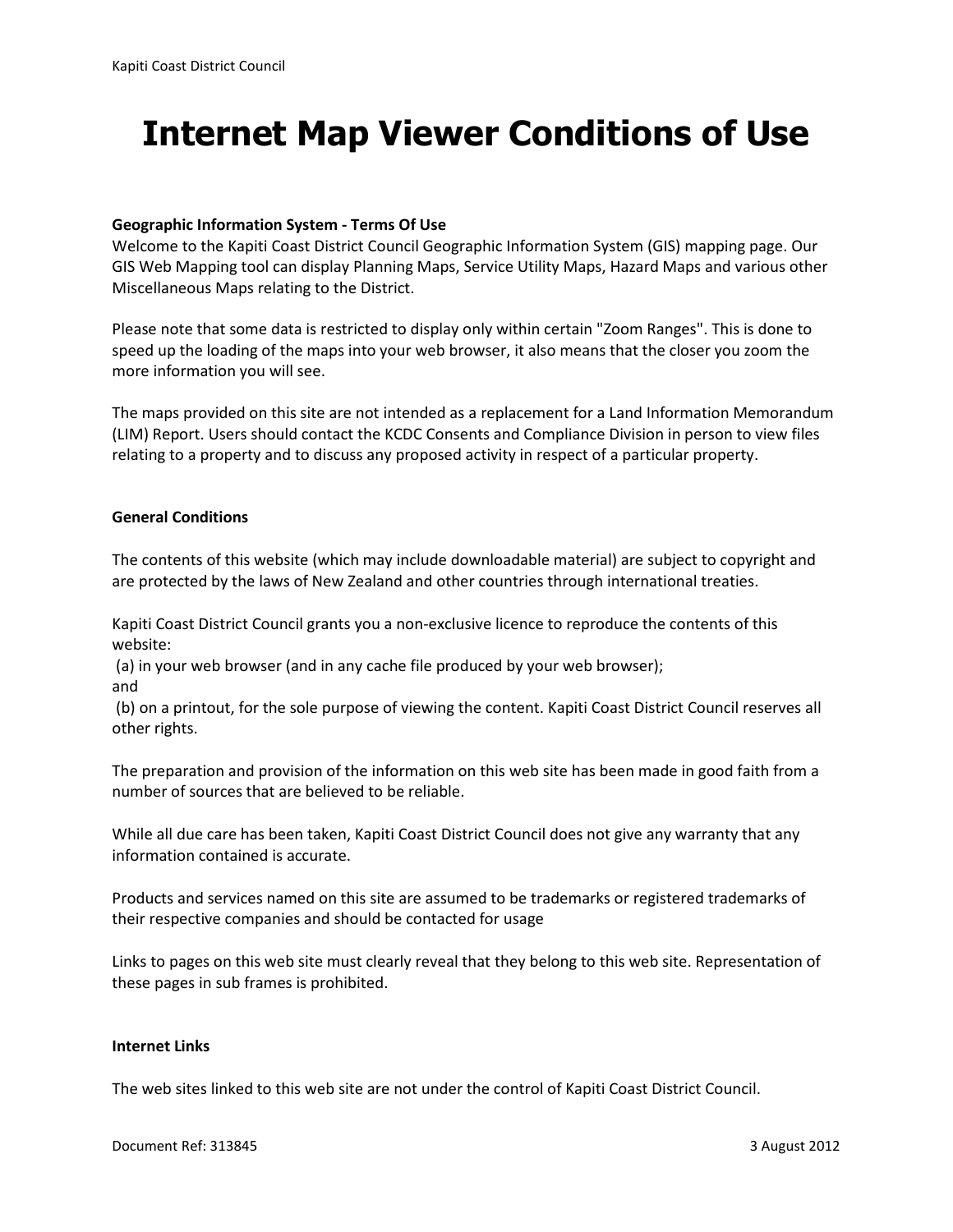The Kapiti Coast District Council is not responsible for, and makes no representations, warranties or conditions concerning, the contents of any linked web site or any link contained in a linked web site.

Kapiti Coast District Council provides links to you only as a convenience, and the inclusion of any link does not imply endorsement, investigation or verification by Kapiti Coast District Council of the linked web site.

## **Privacy**

The Privacy Act 1993 applies to the Kapiti Coast District Council in its role as an agency.

The Kapiti Coast District Council holds certain information about rate-payers and residents of Kapiti Coast District.

This information is required for lawful purposes used in the functioning of the Kapiti Coast District Council .

This information is sourced, maintained and disclosed in accordance with the Privacy Act 1993.

More information on the Privacy Act 1993 can be found at: [Office of the Privacy Commissioner](http://www.knowledge-basket.co.nz/privacy/top.html)

#### **Data**

The information displayed in the GIS has been taken from Kapiti Coast District Council's databases and maps. It is made available in good faith but its accuracy or completeness is not guaranteed.

If the information is relied on in support of a resource consent it should be verified independently.

Rating information is provided under section 27 of the Local Government (Rating) Act 2002 as an online representation of the Rating Information Database.

The rating values are set for rating purposes only. The Kapiti Coast District Council does not provide current market values.

The Rating Information Database is a public register in terms of the Privacy Act.

This service is provided by the Kapiti Coast District Council as a public service.

Utilities information is schematic only and serves as a guide. The actual position of underground services may differ from what is shown and should be determined from a site inspection.

Cadastral Information derived from Land Information New Zealand. CROWN COPYRIGHT RESERVED.

The information provided in this GIS is only a subset of the total information available from the Kapiti Coast District Council and in no way whatsoever can be substituted for a LIM or PIM.